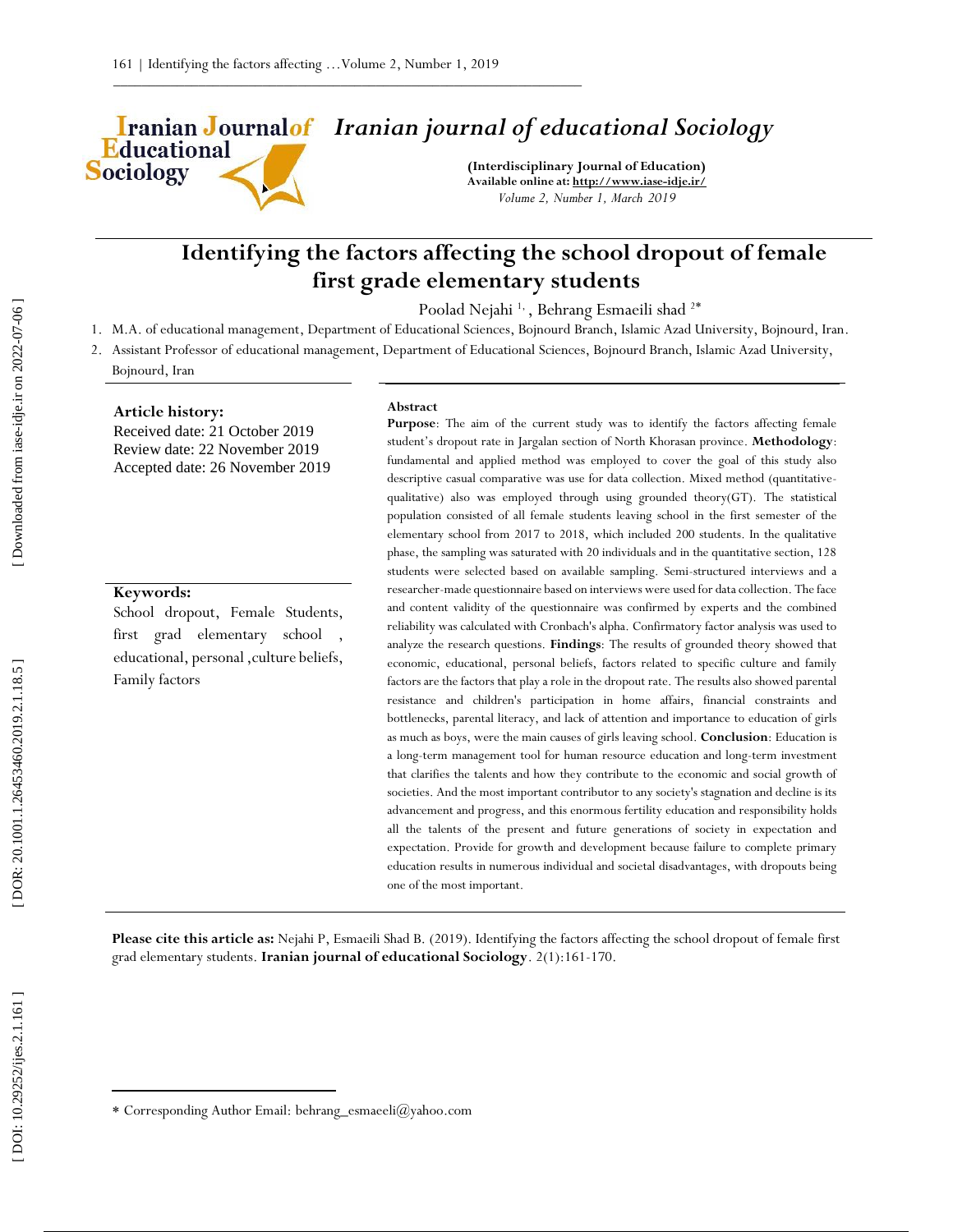### **1 . Introduction**

Education is now one of the most important social institutions in any country, which has a crucial role in the economic, social, cultural and political development of any country. The independence and sustainability of a society depends on its education. Entering education is the starting point for moving on the path of growth. In today's world, with the complexity of the process of developing the economy without educational investment, education is one of the most important social institutions that play an important role in education. And education, a broad look at education as an effective factor in achieving human perfection, highlights the importance of this institution beforehand (Baluch Zahi, 2016: 3).

Education is the most important instrument of human resource education, which nourishes every society of its stagnation and degeneration in its development and progress, and as one of its most important and decisive individuals. It is education that is responsible for the enormous fertility, growth and prosperity of all the talents of the present and future generations of society. In today's societies, people have different expectations of education, they want the education system to take the lead in solving social problems, to lead society to prosperity, and to lead people through the process of education and development. Better and fairer. Education is the natural right of every human being and is an integral part of every human life. According to Article 20 of the Declaration of Human Rights, adopted in 1984, all persons are entitled to free basic education free of charge (Jafari Sani, Keshavarzi, Seadatee Shamir, 2017).

Continuing education in the world is recognized as a value, and Iranian society as a developing society is no exception, and in the thirtieth constitution of the Islamic Islamic Republic of Iran, the principle of the rights of the nation and its sovereignty is the same. And provide free education to all peoples by the end of high school and extend the facilities of higher education to the extent of self -sufficiency in the country for free. Unfortunately, this institution suffers from many problems in achieving its goals, which is one of the most important issues of education systems in the field of "education" or "wasting in education", which is a matter of concern and concern. This is going to be a waste of time, especially in developing countries, because of the limited resources and facilities and the need to save on education and training costs, thus eliminating the urgent need to make it as accessible as possible. Reduced and further expanded its education and improvement (Moayeri, 2007: 8).

Leaving school or leaving school early is the condition of a student leaving the course before the end of the last year of a course in which he or she has enrolled. This type of dropout, which occurs before the end of the course, is called early drop -out (Golshan Foumani, 2005: 166); or a student's failure to complete a course, such as a first high school diploma before completing a degree, Leave the course (Sepidaneh, Momeni, Suleiman Nejad, 2016: 168). Today, education in all countries of the world is considered as a global phenomenon. In almost all developing countries, education has become a favorite area for scholars and policy makers. According to the Poverty Report (2005), the phenomenon of dropout has been identified as one of the increasing challenges and obstacles to achieving national policies (Okumu Mike & et al., 2008). Research at the European level indicates that about 16.9% of boys and about 12.7% of girls face early school leaving (Ness & Sateesh Sekher, 2009).

In Central America, for example, two countries, Honduras and Nicaragua, had 42% and 43% of high school dropouts, respectively (Adelman & Zackley, 2015). In Iran, this phenomenon has become one of the main concerns and concerns of the education system. According to the Iran Statistics Center, more than a quarter of students drop out of school annually. Although it is unfortunate that the exact number of people leaving school for a variety of reasons (such as the existence of different providers, the inaccuracy of actual statistics, the consequences of such a phenomenon, concealing the weaknesses of the education system, etc.) is unclear, but the readings are Differences among officials can testify to the extent of the number of people leaving school. North Khorasan province as one of the less developed border provinces also faces this problem. Especially in the Jerglan border region. Reportedly, many female students do not enroll in high school annually or do not complete the course if enrolled. According to the statistics of the Secretariat of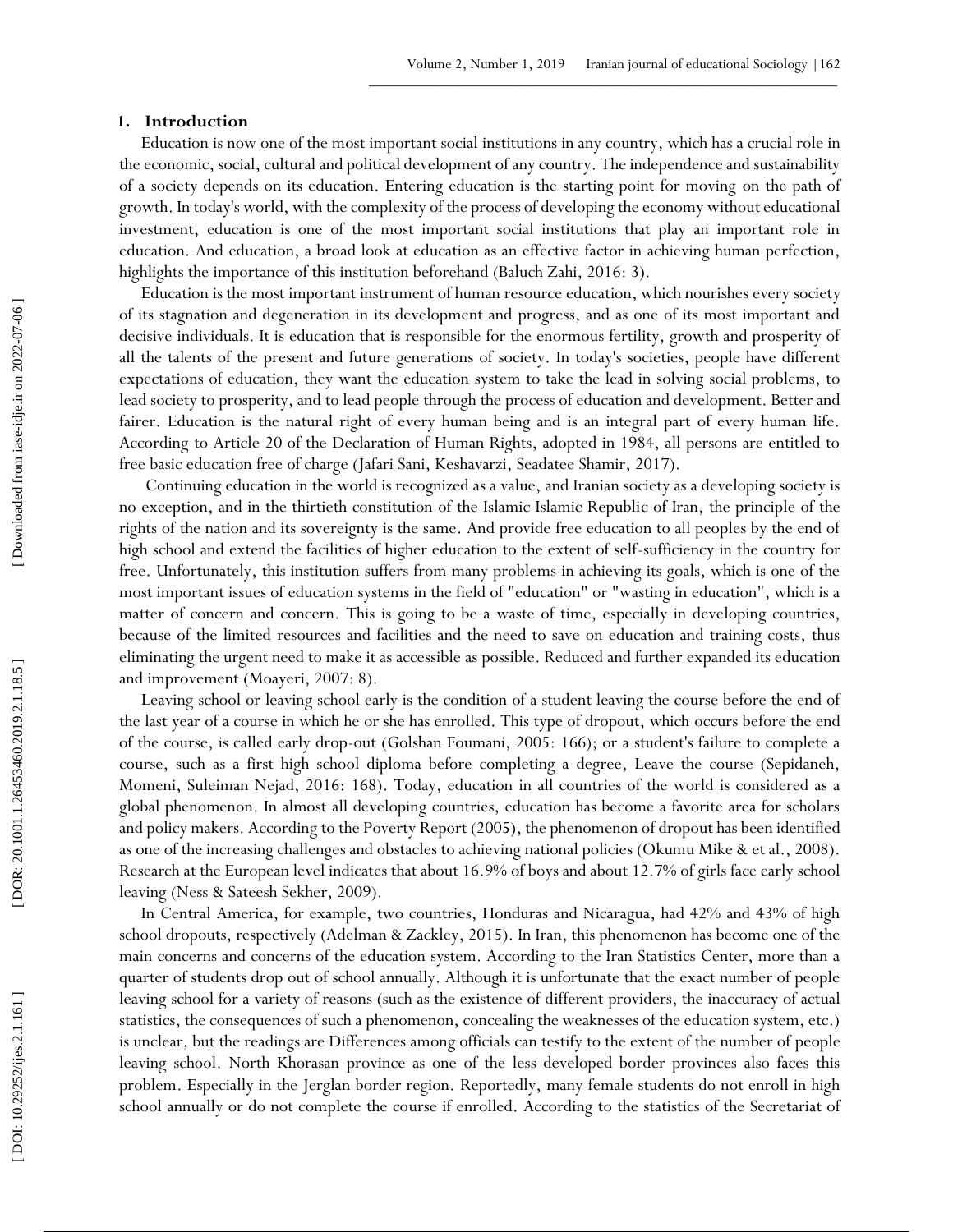Education of Jar and Golan in the academic year 1396-1396, 226 female students graduated from the study area and only 140 of them entered the first secondary school, ie 86 have dropped out. Given the range of adverse effects of dropout, this study seeks to identify the causes and contribution of each of them and provide suggestions for eliminating or reducing them.

#### **2. Literature Review**

Sepidaneh & et al. (2016) In their research, they identified the reasons for dropout in elementary school students in the Musaan area of education. E and the three coding stages were open, axial, and selective. Finally, eight main categories were identified in relation to the present topic and were set in a paradigmatic model with the central theme of "integrated rural poverty as a field of study". According to the findings, "economic challenges" were identified as causal in various ways. Areas such as "particular cultural beliefs" and "tribal / ethnic conflicts" have also been influenced by causal conditions alongside the conditions. Interfering factors with the three categories of "family training", "inadequate teacher / student interactive space" and "in and out of school" also include strategies and strategies such as "frequent absences", "lack of interest in reading" and " The blame for the academic promotion system has led to academic disruptions and has ultimately led to consequences such as 'lack of education', 'literacy' and 'promotion of dropout' under the category of 'disbelief in literacy'. (Lotfi, Seadatee Shamir, 2016).

In his research, Ahmadi Mirzaei Gholi (2016) studied the phenomenological study of first grade high school students in Zirkoh. The research area consisted of 13 girls who survived the first high school education in Zirkoh County. Based on the findings of the study, factors affecting the interviewee's education were classified into five main themes, including family, individual, school, social and environmental factors, among which the share of school factors is more than other factors. Most interviewees have a negative view of school, most also regret leaving school, and the consequences of leaving school based on research findings are: employment, housekeeping, parenting and returning to school, including the theme " Housekeeping »As predicted most by the interviewees. Baluch Zahi and Abdollahi (2016) in their research identified the factors of female student's dropout in Sistan and Baluchestan province. The results showed that the most important factors for dropout: low self -esteem, bilingualism, lack of interest in family education: lack of parental attention to educational issues, lack of education or parental illiteracy, existence Family disputes in educational matters: Inadequate educational facilities, inadequate educational facilities, distance to and from school to residence, in economic matters: preferential employment, employment and employment, income and employment. Lack of vehicles and in the cultural field are: Low Q. H motivation to study because of unemployment or low incomes for educated people, associating with bad friends, the existence of traditional and ethnic prejudices, especially about girls' education, scattering the crowd and impassable paths, early marriages are students.

In his research, Baluch Zahi (2016) sought to identify the factors affecting the attainment of primary school students and provide strategies for preventing them in Sistan and Baluchistan. Statistical analysis of the data showed that among the effective factors on educational attainment, educational factors had the most effect and cultural factors had the least effect on students' dropout. The results also showed that the most important factors for dropout are: low self -esteem, bilingualism, lack of interest in family education: parental inattention to educational issues, parental illiteracy or illiteracy, Family differences in educational factors: Lack of educational facilities, inadequate educational facilities, distance to and from school to residence, in economic factors: preferential employment, employment and employment, income and employment. And the lack of vehicles and in the cultural field are: down High levels of motivation to study because of low employment or low income for the educated, socializing with unmarried friends, traditional and ethnic prejudices, especially with regard to girls' education, population scarcity, and pathways, are early marriages for students. The results also indicated that there was a difference between individual, economic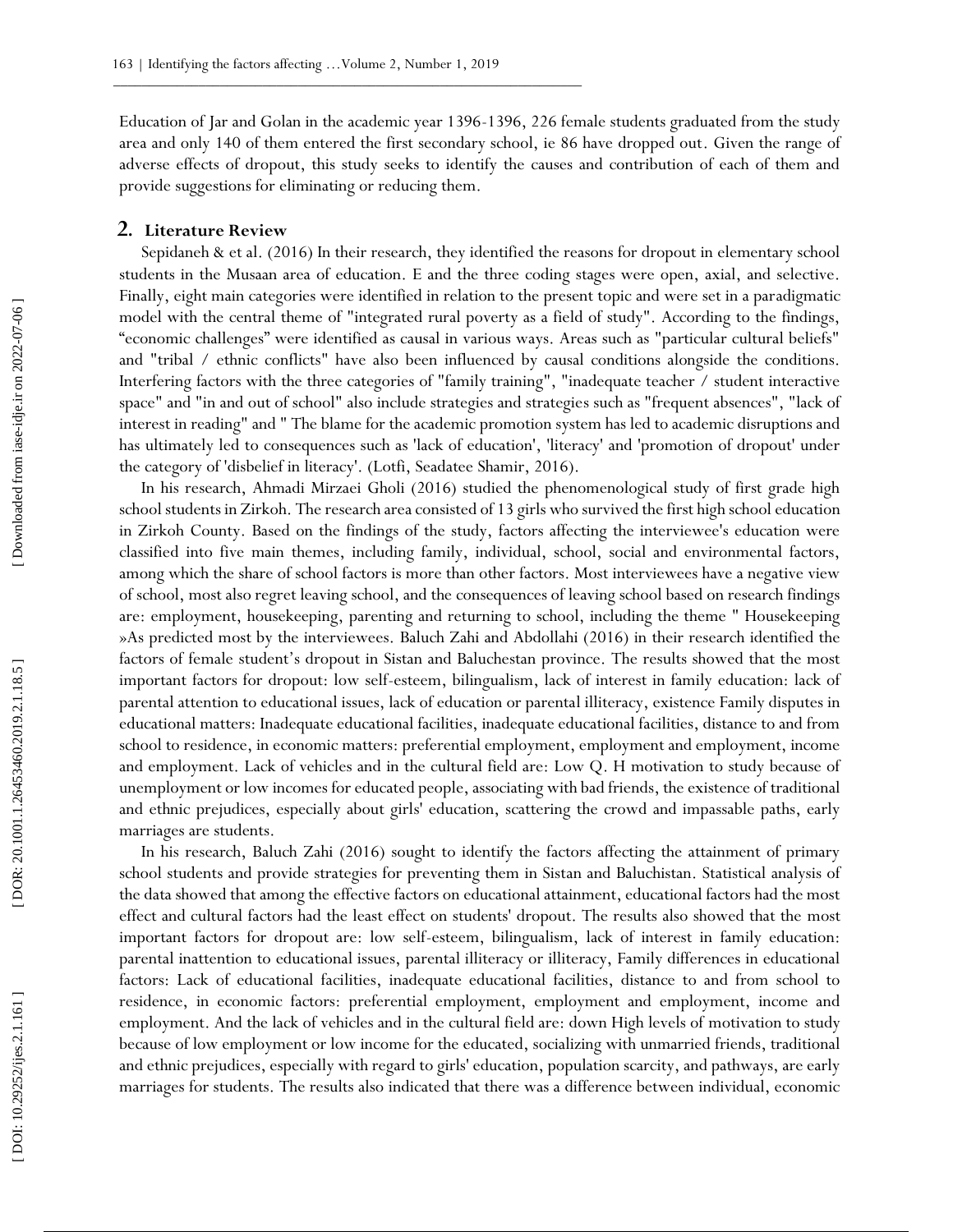and cultural factors in terms of the factors governing education and teachers, but there was no difference between principals and teachers in the factors of family and educational factors.

In their research, Aghdasi and Zeinal Fam (2012) investigated the environmental and social factors affecting female high school dropouts in Miandoab. The results of data analysis showed that environmental, family, economic, school-leaving factors, peer group were different between normal and surviving students and this difference was statistically significant, meaning that the mentioned factors had the most role. The mean dropout rate of students was 1.28 based on their living environment (rural and urban), which indicates that most students drop out of rural to urban environment, but this difference is statistically significant. It is not. That is, the environment has not played a major role in dropping out of female students. Arefi (2004) identifies intra -school factors and variables (school experiences) that lead to early school leaving girls (in West Azarbaijan province). Conclusion: Study hours per day, maladaptive behavior at school, self -esteem, and girls' beliefs and beliefs are related to their average grade point average but do not have a direct impact on school dropout, while school -leaving feeling, fun, and belief in the relationship between effort and success have a significant relationship with dropout. Asgari (2003) in the study of factors related to dropout of male and female students in junior high school shows that there is a relationship between dropout and attitude of principals, teachers and assistants, lack of schools and possibility of higher education, teaching methods and methods. Teachers, economic poverty of families, student work to finance education, parental occupation, early marriage, lack of beliefs about education and social status in the future, employment status of educated people, lack of interest in education and lack of interest in some at school, the lack of a respectful relationship between students and teachers was significant there is.

Sakhaei (2003) in a study of factors affecting rural girls' education in Fereidan city in Isfahan province indicates that premarital marriage, anxiety about job prospects, lack of access to school and distance from school, teacher teaching methods, prejudices Local and family literacy, parental illiteracy, family parenting styles, family management style, access to educational materials, students' academic motivation, and their ability to learn have a significant impact on dropout. The results of Dash Home (2001) show that there is a difference between girls and boys in terms of equal access to educational opportunities and this difference is with more girls being deprived than boys. Also, extracurricular factors (cultural and economic factors) to a greater extent deprive girls of public education. Shahin & et all (2016) examined a study on the causes of "student absenteeism and dropout" in Turkey. The results showed that factors such as parent -child relationships in the family, economic problems and problems within the family, looking at education, teacher -teacher relationships with students, and how the teacher -student interaction within the classroom were the main reasons for leaving. Have expressed an education. The results of Hernes & et all (2016) study showed that there is a significant relationship between economic and social well -being and students' dropout rate. Research by Shahidul and Zahadul Karim (2015) showed that the important factors for education include: economic, family, school and cultural factors, and religious beliefs.

Kurebwa (2015) in his qualitative research on the reasons for leaving school with teachers pointed to factors such as girls' early marriage, poor financial status, poverty, religious beliefs and beliefs. Gouda & Sekher (2014) in a survey of primary schools in India has shown that parental resistance and children's participation in home affairs, financial constraints and bottlenecks, parental literacy, and lack of attention and importance to girls 'education are as important as boys'. Have been one of the main causes of dropout. The results of the Mishra (2014) study show that family factors have a significant relationship with school dropouts, which is mainly related to economic and social aspects. Gul & et al. (2013) showed that poverty, illiteracy, parental disability, and unemployment were identified as the main causes of dropout. Joubish and Mahmoud Ashraf (2011) in a survey of Pakistani primary schools on factors such as poverty, parental illiteracy, lack of motivation among children, learning difficulties, child labor, corporal punishment, teacher attitudes, lack of extracurricular programs and school environment. Has been effective in dropping out of school. The results of a study by Chow & et al (2003) about students at risk of dropout, negative experiences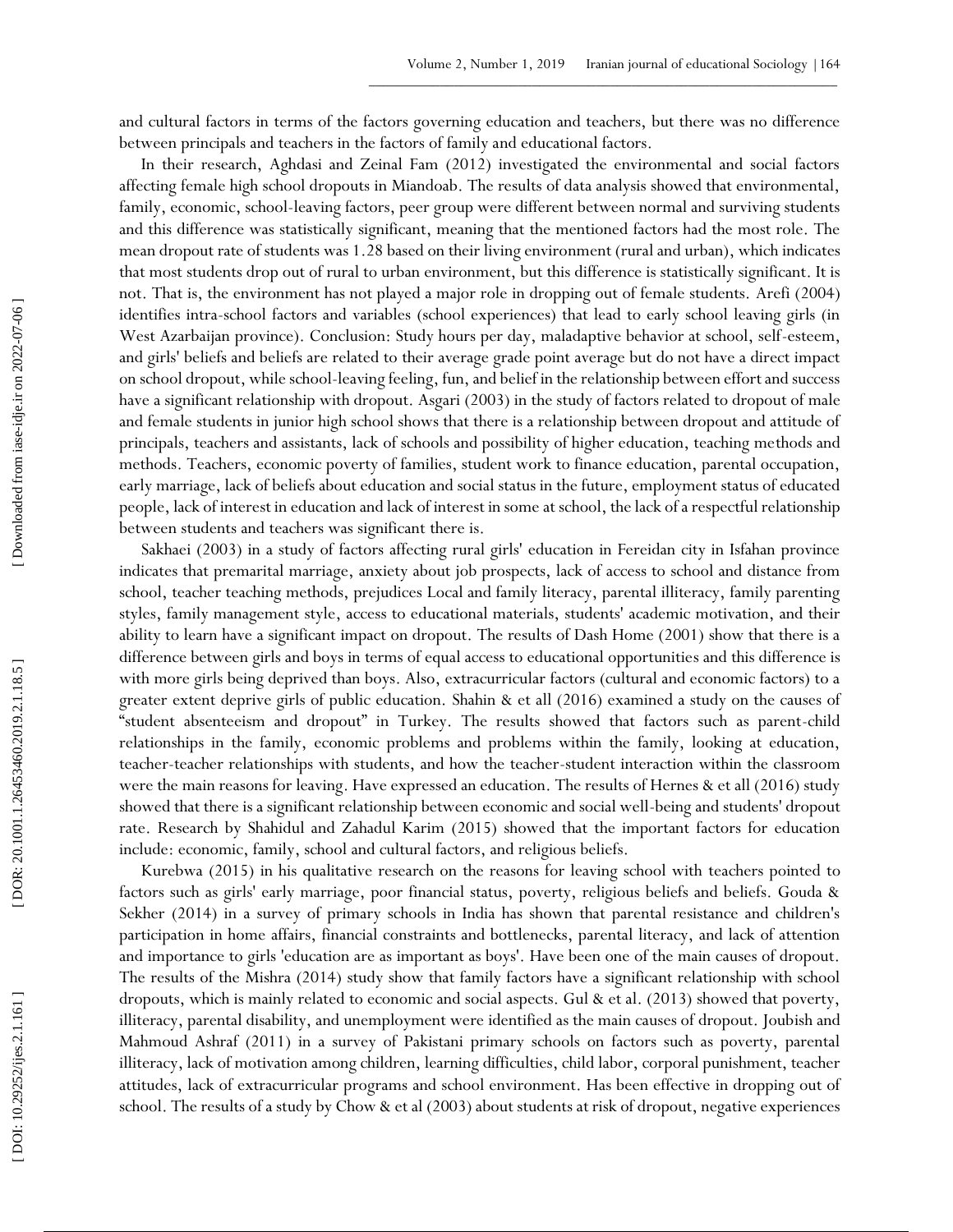of students with teachers and school administrators, personal problems and negative experiences with other students in the school environment, and the feeling of loneliness in the lower grades. He mentioned one of the most important causes and reasons for dropout. Jonsuz & et al. (2000) showed that school performance and behavior are important dimensions of dropout. The cultural gap was one of the issues that the researcher pointed to as the areas where the gap widened were more likely to drop out of school.

#### **3. Methodology**

The research method is fundamental in terms of purpose and in terms of data collection it is descriptive casual comparative and it is in terms of method of study is mixed (quantitative -qualitative) method. In these types of designs, which collect quantitative and qualitative data simultaneously, the researcher categorizes the qualitative data using coding and lists each category by employing grounded theory. In the qualitative phase, semi -structured interviews were conducted with 20 individuals of the statistical population. Statistical sample size was snowball method which reached theoretical saturation with 20 people. In this way, at every step that the researcher attains data richness, the sampling process stops, in other words, the sampling continues until the data is saturated. After several interviews with the participants and their analysis, data saturation is obtained when the new information is no longer available and the data collected is a repeat of previous data. In qualitative research, data saturation is an indication of sample size adequacy. Since qualitative research focuses more on information obtained from the situation or event than on the sample size, the study also saturated the information after interviewing 20 students. In the quantitative phase, the statistical population is the first grade high school students in Jerglan area who have been educated in the years 2016 to 2018, including 200 people. Sample size The sampling method is available by first obtaining a complete list of dropouts and 128 individuals were selected based on the Cochran formula. The research tool was a researcher -made questionnaire that after observing the prevailing conditions in the area and interviewing the principals, teachers and parents, information was collected about factors affecting the dropout rate of first grade high school students in Jarglan area and then the information obtained from the interview. The above and a library study of the theoretical foundations of the research and backgrounds of research obtained from previous research were also used to construct the questionnaire.

Interview questions were: What factors cause students to drop out of high school? What are the most important in -school factors that cause students to drop out of school? What are the individual and social factors that cause students to drop out of school? Which of the factors listed above had the most impact on the dropout rate, respectively? After summarizing and analyzing the themes of the interviews, a questionnaire was designed to identify the factors affecting secondary school girls' education. This questionnaire consisted of two parts: personal information and the second part consisting of: 1) personal factors (unwillingness to study, lack of confidence). Self -care, malnutrition, organ or disease disorders, anxiety and anxiety), 2 - Economic factors (service charge, tuition, homework expenses, lack of fixed family allowance, father unemployment, lack of supportive institutions) 3 - Educational Factors (Lack of Separate Middle School in Your Village - Lack of Educational Facilities - Lack of School Service - Boy Harassment -Complex Classroom Teacher inappropriate behavior with students - Promoting literacy skills - Promoting school dropout patterns - Fighting with teachers - School punishment - Students discouragement - Poor schooling - Lack of interest in reading - Frequent school absences 4- Family factors (Parental illness - Divorce - Parental care - Parenting issues - Parenting - Failure to interact with children at home - Parental illiteracy or one of them - Need help and work with children - Priority in work - Parenting age and 5 - Specific cultural beliefs (belief in early marriage - Preference for the role of housewife - Being a teacher (D) promoting the Turkish model Thsyly - avoid sending children to nearby villages). To determine face and content validity, a questionnaire was provided to 10 university professors for approval. Cronbach's alpha coefficient was 0.8 to determine reliability.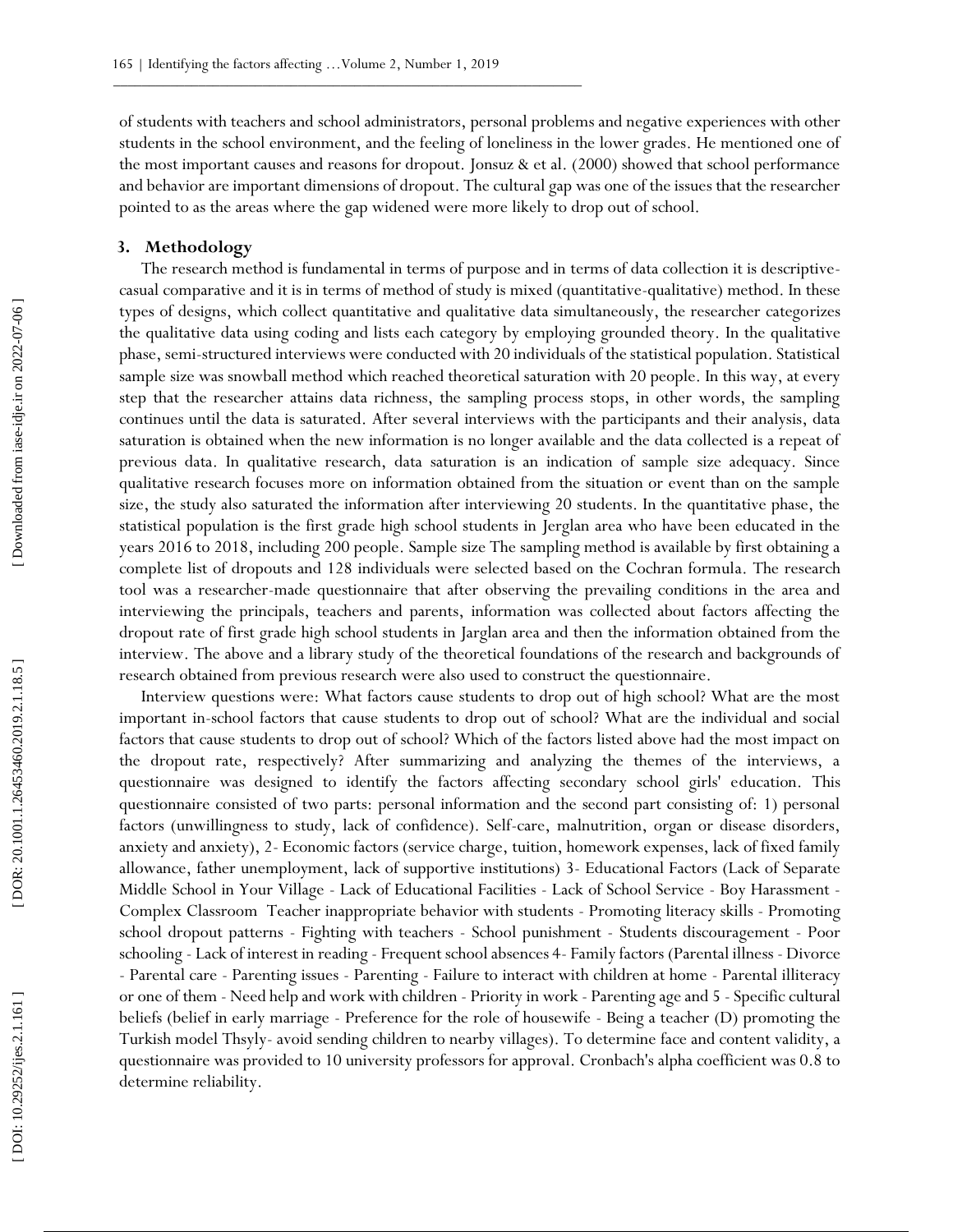| Dropping out factors       | Combined reliability |
|----------------------------|----------------------|
| <b>Educational Factors</b> | 0.861                |
| Economic factors           | 0.880                |
| personal factors           | 0.824                |
| Culture-specific factors   | 0.845                |
| Family factors             | 0.881                |
|                            |                      |

**Table 1.** Combined Reliability Results

To investigate the divergent validity of the model under study, the Fernel Larker criterion method was used, the results of which are as follows.

| Dropping out factors       | Educational | Economic | personal | Cultural | Family | <b>AVE</b> |
|----------------------------|-------------|----------|----------|----------|--------|------------|
| <b>Educational Factors</b> | 0.845       |          |          |          |        | 0.411      |
| Economic factors           | 0.744       | 0.864    |          |          |        | 0.554      |
| personal factors           | 0.735       | 0.746    | 0.775    |          |        | 0.540      |
| Culture-specific factors   | 0.483       | 0.711    | 0.410    | 0.725    |        | 0.525      |
| Family factors             | 0.736       | 0.669    | 0.703    | 0.561    | 0.885  | 0.483      |

**Table 2.** Corresponding to the Fornell Larker criterion

As the results of Table (2) show, the values corresponding to the composite reliability criterion for the questionnaire constructs are above 0.7, indicating appropriate model reliability. Table 2 shows the AVE values of each construct. As can be seen in the table, the AVE values for economic, individual, and cultural factors are higher than 0.5, and for educational and family factors greater than 0.4, it should be noted that Magner & et al. (1996). The values above 0.4 are considered sufficient for AVE, so it can be said that convergent validity is appropriate. Table 2. Convergent validity of the investigated structures. As Table (2) shows, the numerical value presented in the original diameter of the matrix is greater than the correlation value found in their lower and left houses, so it can be stated that in the present study, Structures (present variables) in the model have more interaction with their indices than with other constructs, in other words, the divergent validity of the model is appropriate, and pls software was used for statistical analysis of the questions.

#### **4. Findings**

Five of the subjects were 12 years old, 33 were 13 years old, 40 were 14 years old, 30 were 15 years old, 11 were 16 years old, 5 were 17 years old and 4 were 18 years old. To answer the research question, Table 1 shows the coefficients of the factor loadings of each question on the structure under study. The results of each of the questions presented and the omitted questions are also specified.

| <b>Table 3. Factor Load Factors</b> |        |                  |        |                      |             |                |        |                          |         |
|-------------------------------------|--------|------------------|--------|----------------------|-------------|----------------|--------|--------------------------|---------|
| Personal factors                    |        | Economic factors |        | Instructional factor |             | Family factors |        | Factors<br>of<br>beliefs | special |
| questions                           | Factor | questions        | Factor | questions            | Factor load | questions      | Factor | questions                | Factor  |
|                                     | load   |                  | load   |                      |             |                | load   |                          | load    |
| 36                                  | 0.646  |                  | 0.703  | 7                    | Remove      | 21             | 0.706  | 31                       | 0.574   |
| 37                                  | 0.733  | 2                | 0.783  | 8                    | Remove      | 22             | 0.611  | 32                       | 0.838   |
| 38                                  | 0.725  | 3                | 0.829  | 9                    | Remove      | 23             | 0.781  | 33                       | 0.811   |
| 39                                  | 0.787  | $\overline{4}$   | 0.817  | 10                   | Remove      | 24             | 0.692  | 34                       | 0.701   |
|                                     |        | 5                | 0.713  | 11                   | 0.490       | 25             | Remove |                          |         |
|                                     |        | 6                | 0.596  | 12                   | 0.660       | 26             | 0.783  |                          |         |
|                                     |        |                  |        | 13                   | 0.671       | 27             | 0.594  |                          |         |
|                                     |        |                  |        | 14                   | 0.585       | 28             | Remove |                          |         |
|                                     |        |                  |        | 15                   | 0.743       | 29             | 0.607  |                          |         |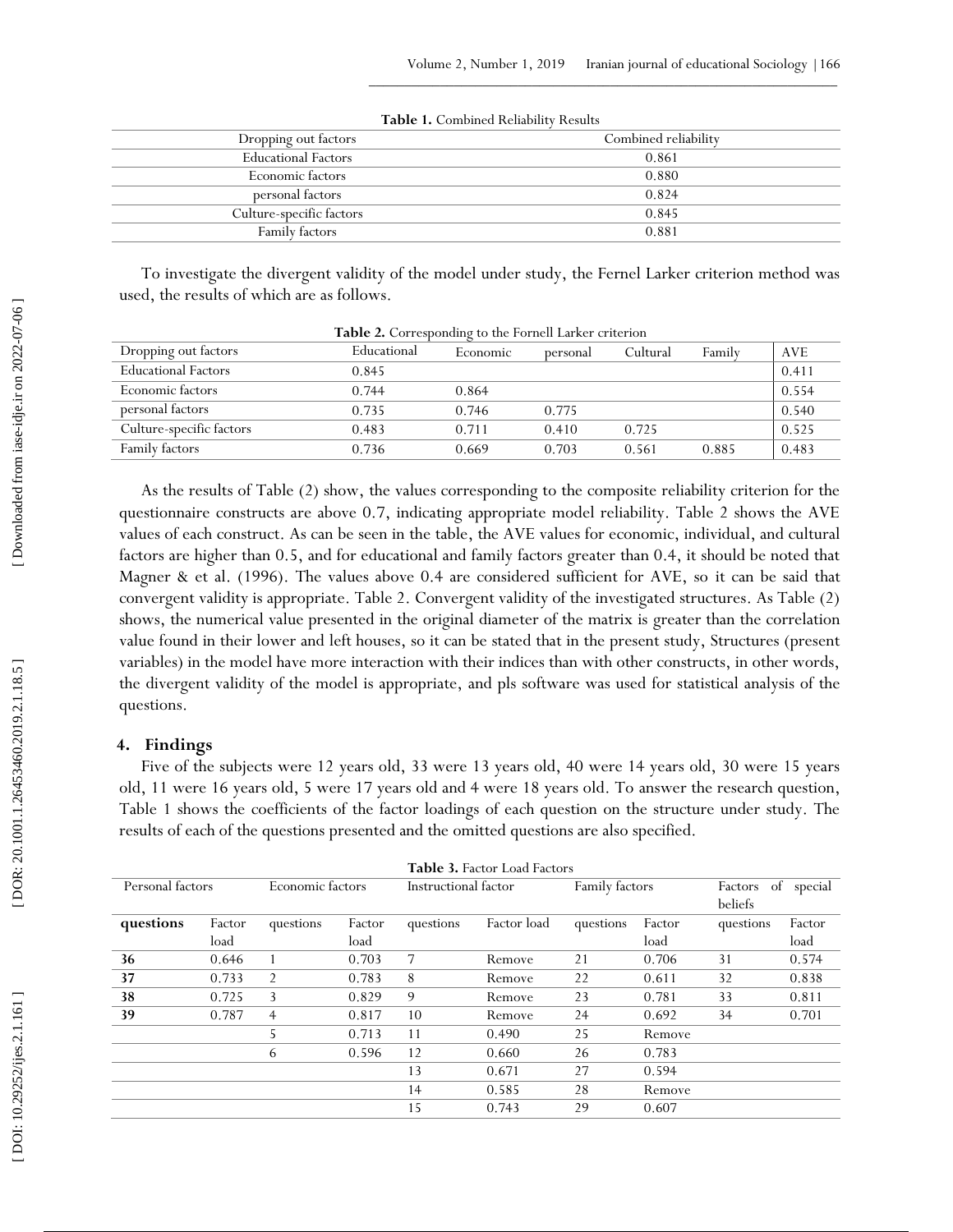| 16             | 0.694  | 30 | 0.555 |  |
|----------------|--------|----|-------|--|
| $\overline{ }$ | 0.667  |    |       |  |
| 18             | Remove |    |       |  |
| 19             | 0.590  |    |       |  |
| 20             | 0.636  |    |       |  |
|                |        |    |       |  |

As the results of Table (3) show and considering that the criterion value for the coefficients of factor loadings is 0.4 it can be stated that one of the reliability criteria has been met. Factors such as the lack of a separate middle school in their village, lack of educational facilities, lack of school services, boy's harassment, poor educational attainment, parents' willingness to drop out, and the need for family help and work were among the factors that were less than 0.4. Were obtained and thus not significantly detected and eliminated. To investigate the suitability of the structural model of the research, the relationship of hidden variables was investigated using Z -coefficients.



Figure 1. Corresponding significance of z coefficients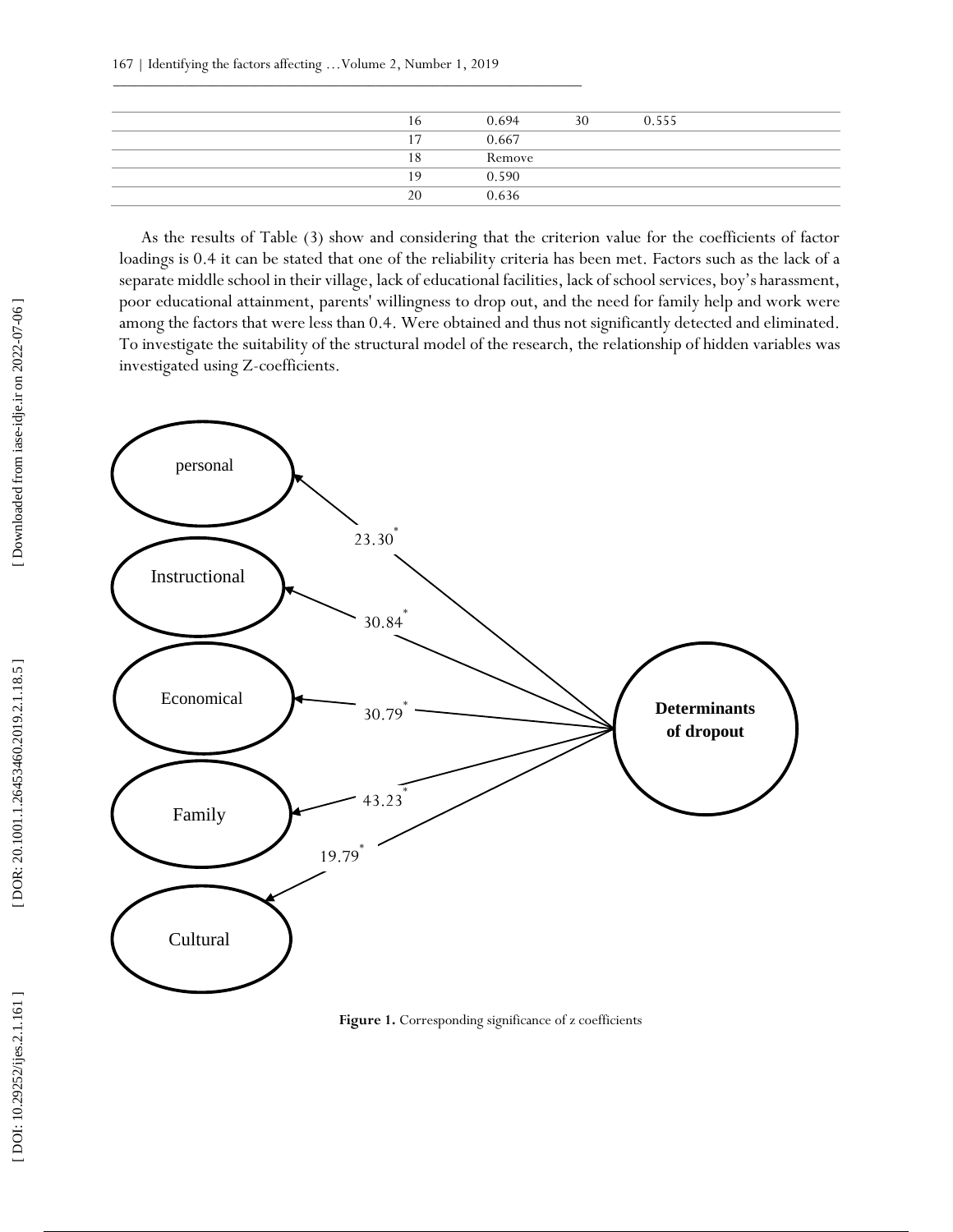As the results in Fig. 1 show, since the t value is greater than 1.95, the fit of the structural model is confirmed at 95% confidence level. In fact, since the coefficients for all paths are higher than 1.95, the significance of all paths and the suitability of the structural model is confirmed. Also, as can be seen in the figure, the coefficients of significance for each of the existing questions are higher than 1.96, indicating that there is no need to omit any of the existing questions. To measure the predictive power of each model construct, the Q2 criterion of the Stone -Geyser criterion was used, the results of which are presented in Table 4.

| $-$ 0.000 $-$ 0.000 $-$ 0.000 $-$ 0.000 $-$ 0.000 $-$ 0.000 $-$ 0.000 $-$ 0.000 $-$ 0.000 $-$ 0.000 $-$ 0.000 $-$ 0.000 $-$ 0.000 $-$ 0.000 $-$ 0.000 $-$ 0.000 $-$ 0.000 $-$ 0.000 $-$ 0.000 $-$ 0.000 $-$ 0.000 $-$ 0.000 |            |            |              |  |  |
|-----------------------------------------------------------------------------------------------------------------------------------------------------------------------------------------------------------------------------|------------|------------|--------------|--|--|
|                                                                                                                                                                                                                             | <b>SSO</b> | <b>SSE</b> | $(1-SE/SSO)$ |  |  |
| <b>Educational Factors</b>                                                                                                                                                                                                  | 179.572    | 115.422    | 0.357        |  |  |
| Economic factors                                                                                                                                                                                                            | 114.336    | 72.412     | 0.367        |  |  |
| Individual factors                                                                                                                                                                                                          | 73.847     | 38.758     | 0.475        |  |  |
| Culture-specific factors                                                                                                                                                                                                    | 110.255    | 71.515     | 0.351        |  |  |
| Family factors                                                                                                                                                                                                              | 143.832    | 79.650     | 0.446        |  |  |

Table 4. Corresponding to the Stone-Geizer Index

Q2 indicates the predictive power of the model. If the Q2 value is greater than 0.3, it indicates the high predictive power of the model for this structure. The results showed that all factors including economic factors, educational factors, factors related to individual beliefs, factors related to specific culture and family factors are factors that contribute to the dropout rate of first grade girls in Jerglan.

#### **5. Discussion**

Education and its related problems have been and are one of the most controversial issues in different societies. Reasons for this importance can also be attributed to the need for proper education of the next generation, the sensitivity and fragility of children, the investment of statesmen to achieve greater success using the expertise of the younger generation, and the parents' emphasis on the proper education of children. Taheri, dortaj, delavar, Seadatee Shamir. (2019). Student dropout is one of the problems that can be considered a deterrent to the educational structure of societies, which annually depletes many of the potential human resources and economic resources of the community and removes personal and social disruptions. Leaving school not only wastes a nation's enormous resources but also causes despair, depression, and sometimes humiliation (Ahmadi Mirzaei Gholi, 2016: 6). In the light of the above, the present study investigated the factors affecting girls' dropout in Jerglan area. The results of the present study are in line with the findings of Shahidul and Zahadul Karim (2015) and Kurebwa (2015), which showed that the important factors for dropout include: economic, family, school and cultural factors and religious beliefs. Gouda & et al. (2014) also showed that parental resistance and children's participation in home affairs, financial constraints and bottlenecks, parental literacy, and lack of attention and importance to girls' education as much as boys, were the main causes of abandonment. Girls' education has been consistent with the findings of the present study. (Mishra 2014), Gul & et al. (2013), Ahmadi Mirzaei Gholi (2016), Aghdasi and Zinal Fam (2012) and Baluch Zahi (2016) also achieved similar results in different societies.

In explaining the results of the research and drawing on the conclusions of many findings (Marzi seadatee shamir, 2017) It can be said that education is a long -term investment that contributes to the economic and social growth of societies by developing talents and directing them. It makes sense. Education is the most important instrument of human resource education, which nourishes every society from the stagnation and degeneration of its society in the direction of its growth and development, and that education is the ultimate responsibility of fertility, growth and fertility. The current and future of society is in charge. Seadatee Shamir, Sanee'I Hamzanlouyi (2017). They believe that, given the importance of education, everyone expects education to provide a fair environment for growth and development. Failure to complete primary education can lead to numerous personal and social injuries. Adolescents who play adult roles and behaviors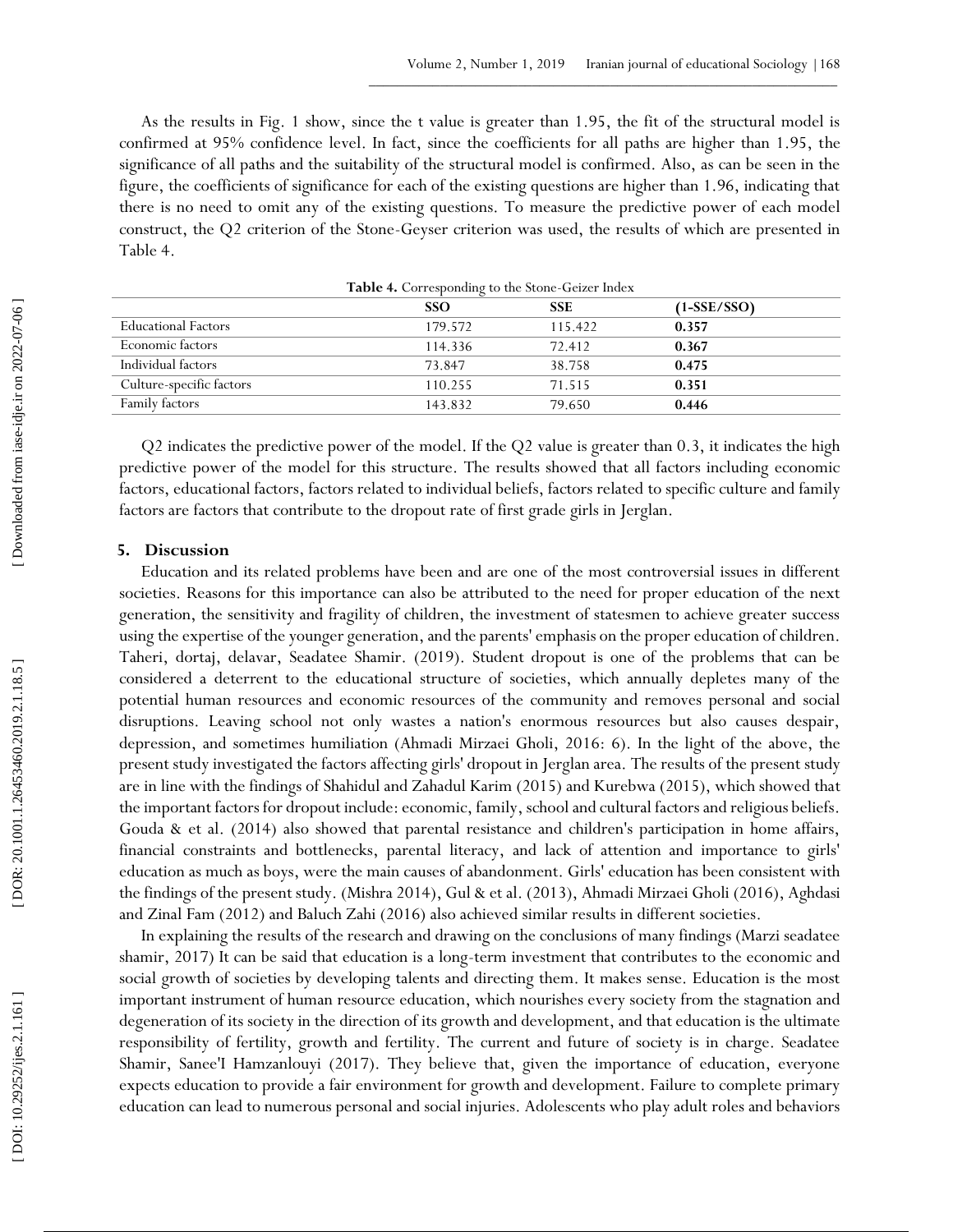in adulthood suffer a great deal because adolescents gain more educational experience in adolescence, are better able to cope with the challenges of adulthood (Seadatee Shamir, Mazboohi, MARZI. 2019). Based on the findings of the present study, the following suggestions are offered: 1 -Improving students' attitudes toward education and feeling the need to reinforce their academic motivation.2 -Identifying students with behavioral problems and paying special attention to them and helping them to adapt to the school environment.3 -Correcting students' negative attitudes toward their abilities by realizing their abilities and talents in other areas and creating a positive image of themselves.4 -Extend parent education and familiarity with appropriate educational patterns and development of indigenous and cultural literacy.5 -Forming school trustees and engaging parents and local community in educational matters.6 -Establishing a link between the content of textbooks and the daily needs of students and their application.7 -Assigning gender to the workforce and employing experienced forces.8 -Due to the problems of students with learning disabilities, neglect of assignments, academic failure and cheating in lessons.9 -No punishment, humiliation and insult to students and avoid commanding and forcing discipline in the classroom.10-Providing suitable educational spaces, as well as equipping the school facilities in terms of safety, educational materials and hygiene.11 - Improvement of information and communication technologies to make teleconferencing feasible.12 - Considering the need for poverty alleviation through economic development programs and payment of scholarships to poor families. The most important limitations of the present study were the lack of useful library information resources in North Khorasan province, inadequate access to education statistics in the province, the high extent and distribution of the area, the high travel costs and the lack of access Easy to test subjects.

#### **References**

- Adelman M, Zackley M. (2015). School Dropout in Central America an Overview of Trends, Causes, Consequences, and Promising Interventions. Policy Research Working Paper. 7561: 1 -59.
- Aghdasi A, Zeinal Fam A. (2012). Environmental and Social Factors Affecting Drop Out (Female Survivors) of Female High School Students in Miandoab City in the Academic Year 89 -90. Quarterly Journal of Educational Sciences, Fifth Year. 17: 113 -130. [In Persian].
- Ahmadi Mirzaei Gholi E. (2016). Phenomenological study of first grade high school students in Zirkoh. M.Sc., Faculty of Psychology and Educational Sciences, Birjand University. [In Persian].
- Arefi M. (2004). Identifying Variables Influencing Early Schooling for Girls in School Guidance, Women's Research. 2 (3): 161 147. [In Persian].
- Asgari M. (2003). Investigating Factors Related to Female and Male Adolescent School dropout from the viewpoints of students and teachers, Research Council of Hamadan Education Organization. [In Persian].
- Baluch Zahi, Abdollahi H. (2016). 4, Factors Influencing Elementary School Students in Sistan and Baluchistan Province and Presenting Strategies for Preventing them in the Academic Year of 2015 -94, First National Congress of Community Empowerment and Social and Cultural Studies, Tehran. [In Persian].
- Baluch Zahi A . (2016), Identifying Factors Influencing Elementary School Students and Providing Solutions to Prevent It in Sistan and Baluchistan Province. Master's Thesis, Faculty of Psychology and Educational Sciences. [In Persian].
- Chow S. (2003). Dropping Out in Ogden City Schools: THE voice of the student, Rural Education and Small Schools., West ED. San Francisco, CA. ERIC Accession No. - ED405160.
- Golshan Foumani, M R (2005) Sociology of Education, Tehran, Doran Publication. [In Persian].
- Gouda M, Sateesh Sekher T V. (2014). Factors Leading to School Dropouts in India: An Analysis of National Family Health Surve y 3 Data, Journal of Research & Method in Education, 4(6): 75 -83 .
- Gul R, Arshad A. (2013). Causes of Dropout Rate in Government High Schools (male). American International Journal of Research in Humanities, Arts and Social Sciences. 3(1): 120 -125.
- Hernes Q, Markussen S, Røed K. (2016). Can Welfare Conditionality Combat High School Dropout? IZA Discussion Paper, No. 9644: 1 -44.
- Jafari Sani S, Keshavarzi Z, Seadatee Shamir A. (2017). The effects of train composition with brain learning approach based on the Educational self-efficacy and written ability of students. Iranian journal of educational sociology. 1(3): 56 -65. [In Persian].
- Jonsuz M, Blanc M, Boulerice B, Tremblay R E. (2000). Predicting Different Types, of school Dropouts: A Typological Approach with Two Longitudinal Samples. Journal of Educational Psychology. 92(1): 171 -190.